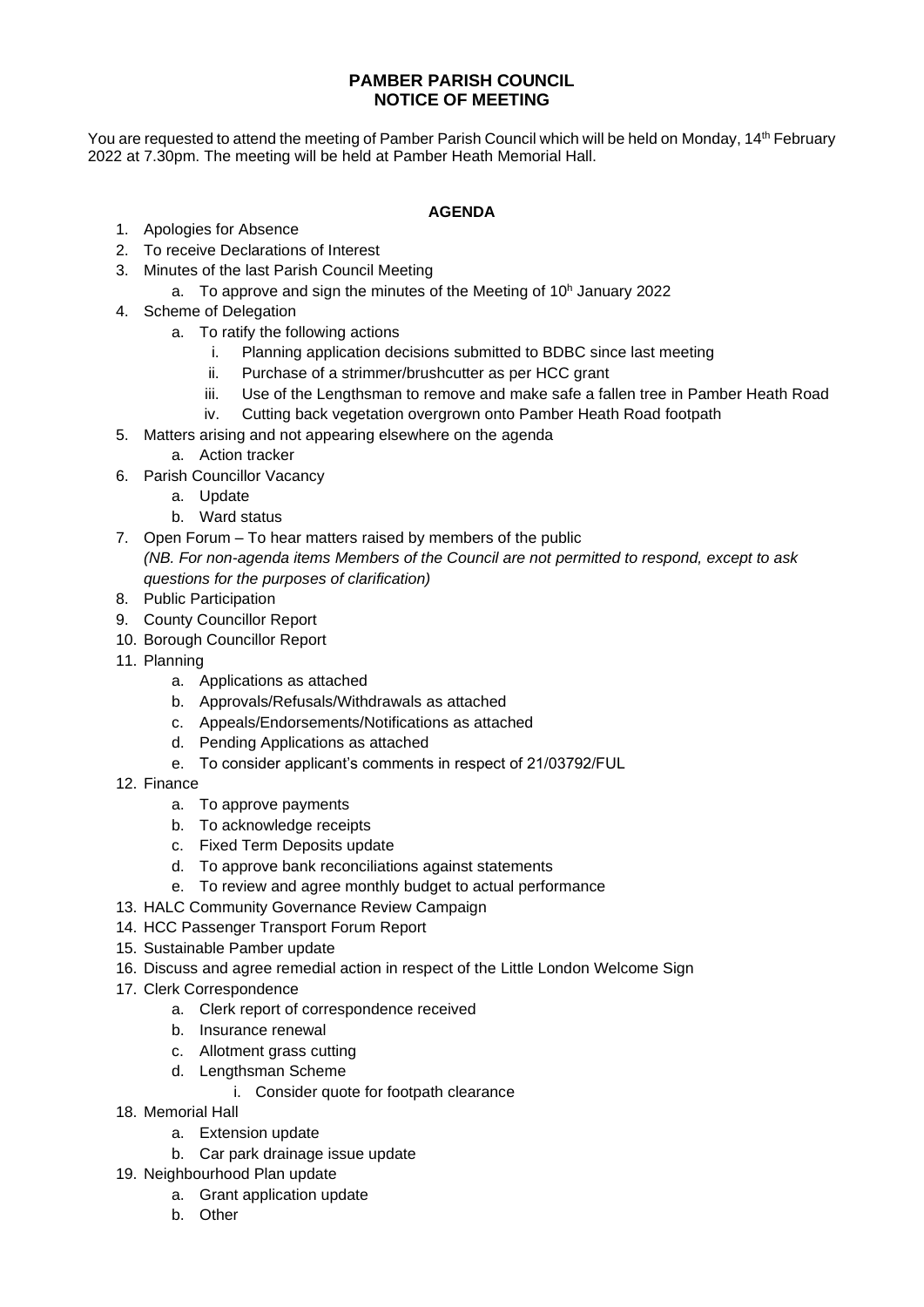- 20. I.T. and Social Media matters
	- a. Facebook progress update
	- b. Issue with e-mail/website host server
	- c. Gov.uk e-mail addresses setup progress update
- 21. Highways matters
	- a. Residents' comments regarding Bramley Road and Pamber Heath Road
- 22. Open Spaces
	- a. S106 Money Allotments update
	- b. Noticeboard for Pamber Park update
	- c. Planting of trees from Greenham Trust
	- d. BDBC request for Information on Open Space and Play Projects
- 23. The Queen's Platinum Jubilee
- 24. Reports from Parish Council Representatives
	- a) Pamber Forest Advisory Committee
	- b) Basingstoke and District Association of Town and Parish Councils
	- c) The Memorial Hall, Pamber Heath
	- d) St. Stephens Hall, Little London
	- e) AWE Local Liaison Committee
	- f) Hampshire Association of Local Councils
	- g) BDBC Parish Liaison Meeting
	- h) Speedwatch Report
- 25. Police and Neighbourhood Watch matters
- 26. Date of next meeting has been agreed for Monday 14<sup>th</sup> March @ 7.30pm St Stephens Hall
- 27. Resolution To exclude the public and press from items of a confidential nature that may require discussion of personnel, terms and conditions of tenders, legal proceedings or early stages of disputes in accordance with the Public Bodies – (Admissions of Meetings) Act 1960.
- 28. Items of a Confidential Nature None.

Signed: Chris Gunnell

Date: 8<sup>th</sup> February 2022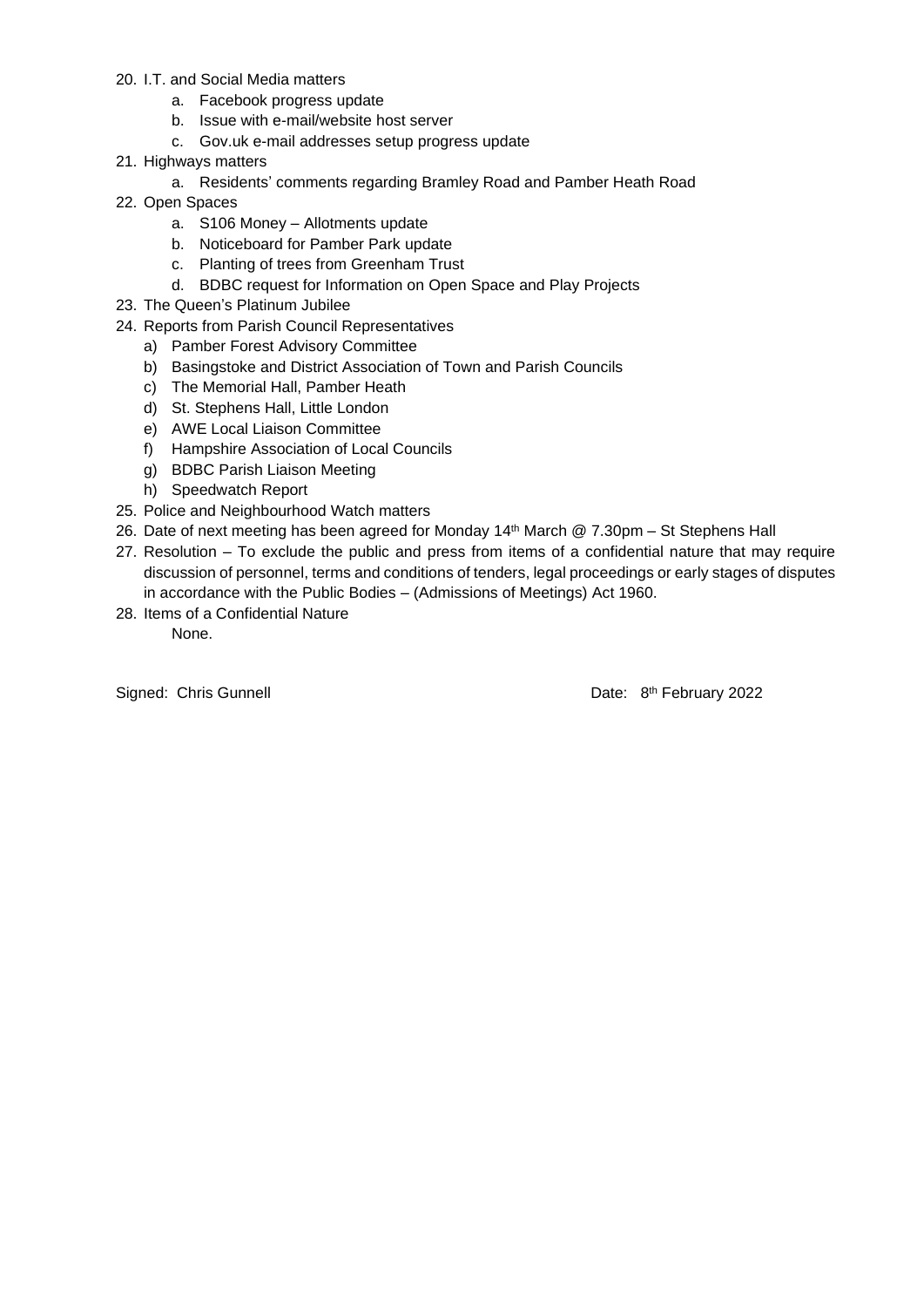| Planning Applications for Consideration |                                                                             |                       |  |
|-----------------------------------------|-----------------------------------------------------------------------------|-----------------------|--|
| $\mathbf{1}$                            | 21/02034/OUT - Land Adjoining Pamber Green Riding School New                |                       |  |
|                                         | Road Pamber Green                                                           |                       |  |
|                                         | Outline application for the erection of 2no. detached dwellings             |                       |  |
|                                         | including access and layout                                                 |                       |  |
| $\overline{2}$                          | 21/03689/FUL - Holly Bush Frog Lane Little London RG26 5EN                  |                       |  |
|                                         | Erection of new dwelling in side garden                                     |                       |  |
| 3                                       | 21/03782/OUT - Cottage Farm New Road Pamber Green RG26 3AG                  |                       |  |
|                                         | Outline planning application for the demolition of the existing             |                       |  |
|                                         | commercial buildings and erection of 4 no. dwellings with all               |                       |  |
|                                         | matters reserved except for access                                          |                       |  |
| 4                                       | 21/03792/FUL - Land at New Road Pamber Green                                |                       |  |
|                                         | Erection of 1 no. four bed dwelling, double undercroft car port and         |                       |  |
|                                         | associated amenity space and access                                         |                       |  |
| 5                                       | T/00636/21/TPO - 8 Verica Gardens Pamber Heath RG26 3EU                     |                       |  |
|                                         | Oak T1- located in back garden: prune                                       |                       |  |
|                                         | Approvals/Refusals/Withdrawals*                                             |                       |  |
| $\mathbf{1}$                            | 21/02270/LDPO - 51 Pelican Road Pamber Heath RG26 3EL                       | No objection          |  |
|                                         | Certificate of lawfulness for the proposed construction of loft             |                       |  |
|                                         | conversion with rear dormer and hipped to gable elements                    | Granted               |  |
| $\overline{2}$                          | T/00397/21/TPO - Brooklands New Road Pamber Green RG26 3AG                  | No objection          |  |
|                                         | T1/T2 Birch: fell                                                           | Part allowed          |  |
| 3                                       | T/00575/21/TPO - 27 Silchester Road Pamber Heath RG26 3ED                   | No objection          |  |
|                                         | 1 Oak: prune.                                                               | Granted               |  |
|                                         | Notifications                                                               |                       |  |
| 1                                       | None                                                                        |                       |  |
|                                         | Pending Applications*                                                       |                       |  |
| $\mathbf{1}$                            | 20/01640/FUL - Land at OS Ref 462026 159258 New Road Little London          | Objection             |  |
|                                         | Erection of 1 no. new dwelling                                              |                       |  |
| $\overline{2}$                          | 20/02518/FUL - Land at the rear of Poplars New Road Pamber Grn              | Objection             |  |
|                                         | Erection of 3 new dwellings                                                 |                       |  |
| 3                                       | 20/03269/HSE - Pamber Farm Bramley Road Little London RG26 5EZ              | Objection             |  |
|                                         | Erection of kitchen extension and single storey extension with link         |                       |  |
| 4                                       | 21/01770/FUL - Land Adjacent to Frith View Ash Lane Little London           | Objection             |  |
|                                         | Erection of 1 no. three-bed dwelling house                                  |                       |  |
| 5                                       | 21/01829/FUL - Land at Jct of Frog Lane and Ash Lane Little London          | Objection             |  |
|                                         | Erection of 3 no. dwellings - (2x three-bed and 1x two-bed terraced         |                       |  |
|                                         | dwellings)                                                                  |                       |  |
| 6                                       | 21/02094/FUL - Frog Lane Farm, Land at Frog Lane Little London              | No objection, subject |  |
|                                         | Land at Frog Lane Farm for the erection of permanent agricultural           | to a request for an   |  |
|                                         | worker's dwelling and associated structures                                 | arboriculture         |  |
|                                         |                                                                             | survey                |  |
| $\overline{7}$                          | 21/02173/HSE - 38 Burney Bit Pamber Heath RG26 3TN                          | No objection          |  |
|                                         | <b>Construction of detached garage</b>                                      |                       |  |
|                                         | No objection                                                                |                       |  |
| 8                                       | 21/02607/FUL - Land Adjacent To Frith View Ash Lane Little London           | No objection          |  |
|                                         | Erection of 20x60m manege and 10x20m barn                                   |                       |  |
| 9                                       | 21/03037/TDC - Land at Berry Court Farm New Road Little London              | Objection             |  |
|                                         | <b>Application for Technical Details Consent in respect of the erection</b> |                       |  |
|                                         | of 4 no. dwellings; in accordance with Permission in Principle Ref:         |                       |  |
|                                         | 19/02278/PIP.                                                               |                       |  |